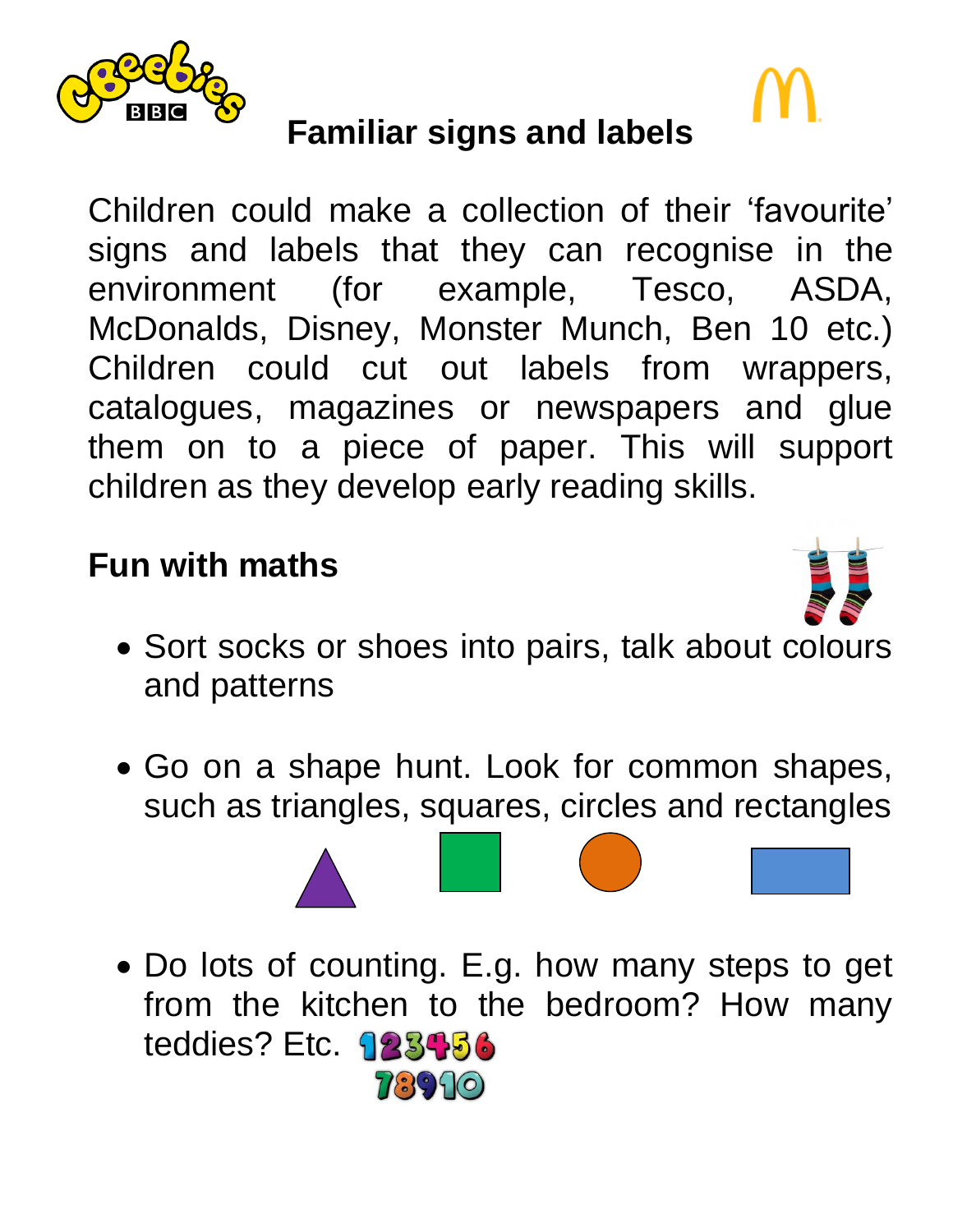#### **Make a den**





Gather together pegs, cardboard boxes, old sheets and blankets. Work together to make a den. Your child will be able to explore lots of concepts here and will learn about problem solving. Guide them through asking questions such as: is the den big enough for us both? How can we make it bigger / stronger / darker etc.

Use your den to explore light and shadows using a torch and your hands.

Read a favourite story together or even camp in the den!

#### **Get creative**

- Make sock puppets using old socks, gloves or wooden spoons
- Make playdough and manipulate it to create just about anything! Ideas: a snail, a square, a cake etc.
- Use a roll of unwanted plain wallpaper and allow your child to use crayons and pencils to draw with.